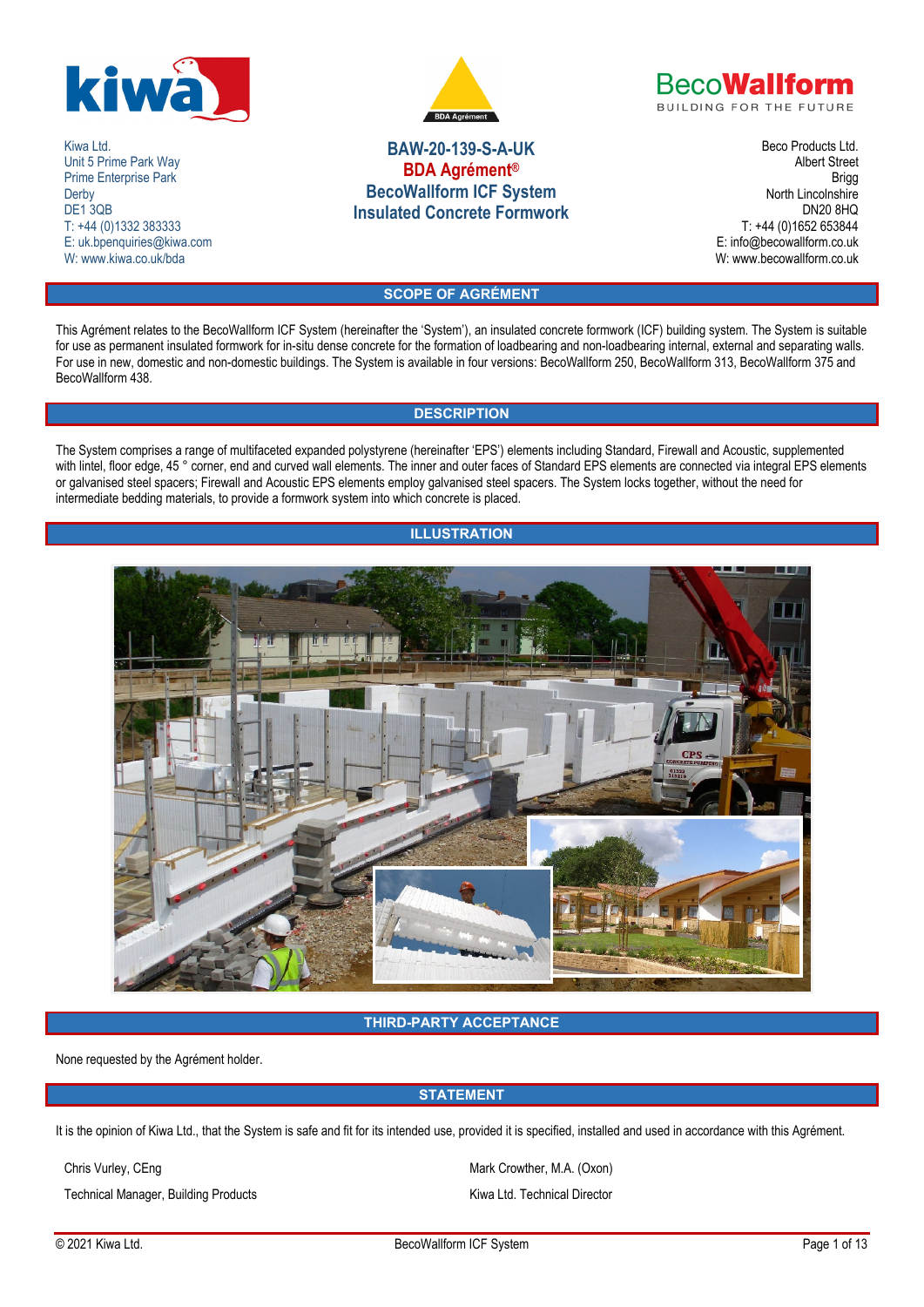## **SUMMARY OF AGRÉMENT**

This document provides independent information to specifiers, building control personnel, contractors, installers and other construction industry professionals considering the safety and fitness for the intended use of the System. This Agrément covers the following:

- Conditions of use;
- Production Control, Quality Management System and the Annual Verification Procedure;
- System components and ancillary items, points of attention for the Specifier and examples of details;
- Installation;
- Independently assessed System characteristics and other information;
- Compliance with national Building Regulations, other regulatory requirements and Third-Party Acceptance, as appropriate;
- Sources.

## **MAJOR POINTS OF ASSESSMENT**

**Thermal performance** - the System improves the thermal performance of walls and can contribute to satisfying the requirements of the national Building Regulations (see section 2.2.9).

**Moisture control** - the System will contribute to limiting the risk of condensation and resist moisture transmitted by capillary action (see section 2.2.10).

**Fire performance** - the System (see section 2.2.11):

- is classified as European Classification E, in accordance with BS EN 13501-1;
- when incorporated in a concrete wall, has fire resistance in accordance with BS EN 1992-1-2.

**Strength** - the System has adequate strength to resist the loads encountered during installation (see section 2.2.12).

**Acoustic performance** - walls incorporating the System can provide sound resistance satisfying the national Building Regulations (see section 2.2.13).

**Durability** - the System shall have a service life durability equivalent to that of the building into which it is incorporated (see section 2.2.14).

**UKCA and CE marking** - the product manufacturers have responsibility for conformity marking, in accordance with all relevant British and European Product Standards (see section 2.2.15).

## **CONTENTS**

#### **Chapter 1 - General considerations**

1.1 - Conditions of use

- 1.2 Production Control and Quality Management System
- 1.3 Annual Verification Procedure continuous surveillance

## **Chapter 2 - Technical assessment**

- 2.1 System components and ancillary items
- 2.2 Points of attention to the Specifier
- 2.3 Examples of typical details
- 2.4 Installation
- 2.5 Independently assessed System characteristics

#### **Chapter 3 - CDM, national Building Regulations and Third-Party Acceptance**

- 3.1 The Construction (Design and Management) Regulations 2015 and The Construction (Design and Management) Regulations (Northern Ireland) 2016
- 3.2 The national Building Regulations
- 3.3 Third-Party Acceptance

**Chapter 4 - Sources** 

# **Chapter 5 - Amendment history**

**Chapter 6 - Conditions of use**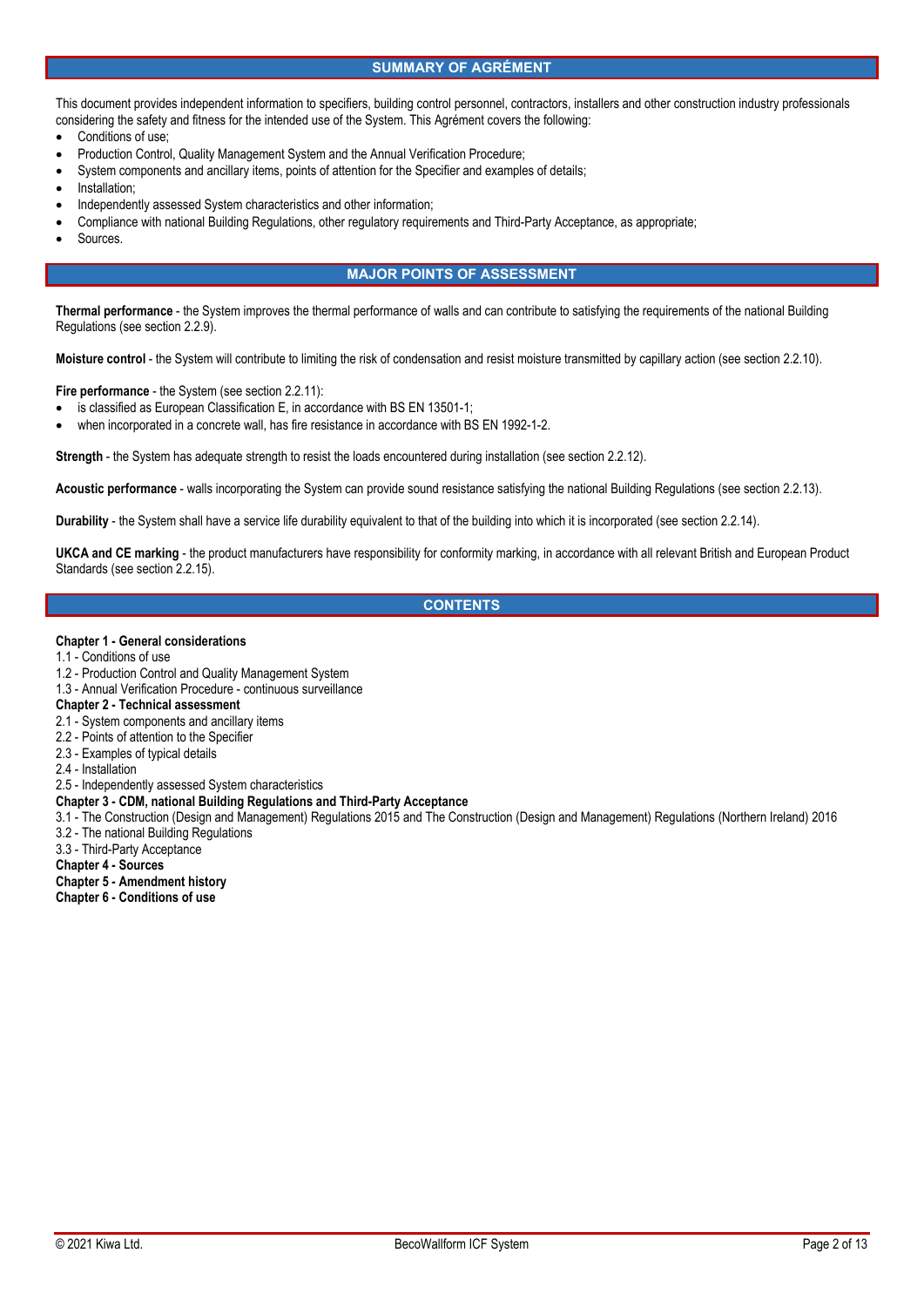### **1.1 - CONDITIONS OF USE**

### **1.1.1 Design considerations**

See section 2.2.

#### **1.1.2 Application**

The assessment of the System relates to its use in accordance with this Agrément and the Agrément holder's requirements.

#### **1.1.3 Assessment**

Kiwa Ltd. has assessed the System in combination with relevant test reports, technical literature, the Agrément holder's quality plan, DoPs and site visit as appropriate.

#### **1.1.4 Installation supervision**

The quality of installation and workmanship must be controlled by a competent person who must be an employee of an Approved Installer.

The System shall be installed strictly in accordance with the instructions of the Agrément holder and the requirements of this Agrément.

#### **1.1.5 Geographical scope**

The validity of this document is limited to England, Wales, Scotland and Northern Ireland, with due regard to Chapter 3 of this Agrément (CDM, national Building Regulations and Third-Party Acceptance).

#### **1.1.6 Validity**

The purpose of this BDA Agrément® is to provide for well-founded confidence to apply the System within the Scope described. The validity of this Agrément is three years after the issue date, and as published on www.kiwa.co.uk/bda.

## **1.2 - PRODUCTION CONTROL AND QUALITY MANAGEMENT SYSTEM**

Kiwa Ltd. has determined that the Agrément holder fulfils all obligations in relation to this Agrément, in respect of the System.

The initial audit demonstrated that the Agrément holder has a satisfactory Quality Management System (QMS) and is committed to continuously improving their quality plan. Document control and record-keeping procedures were deemed satisfactory. A detailed Production Quality Specification (PQS) has been compiled to ensure traceability and compliance under the terms of this Agrément.

## **1.3 - ANNUAL VERIFICATION PROCEDURE - CONTINUOUS SURVEILLANCE**

To demonstrate that the System conforms with the requirements of the technical specification described in this Agrément, an Annual Verification Procedure has been agreed with the Agrément holder in respect of continuous surveillance and assessment, and auditing of the Agrément holder's QMS.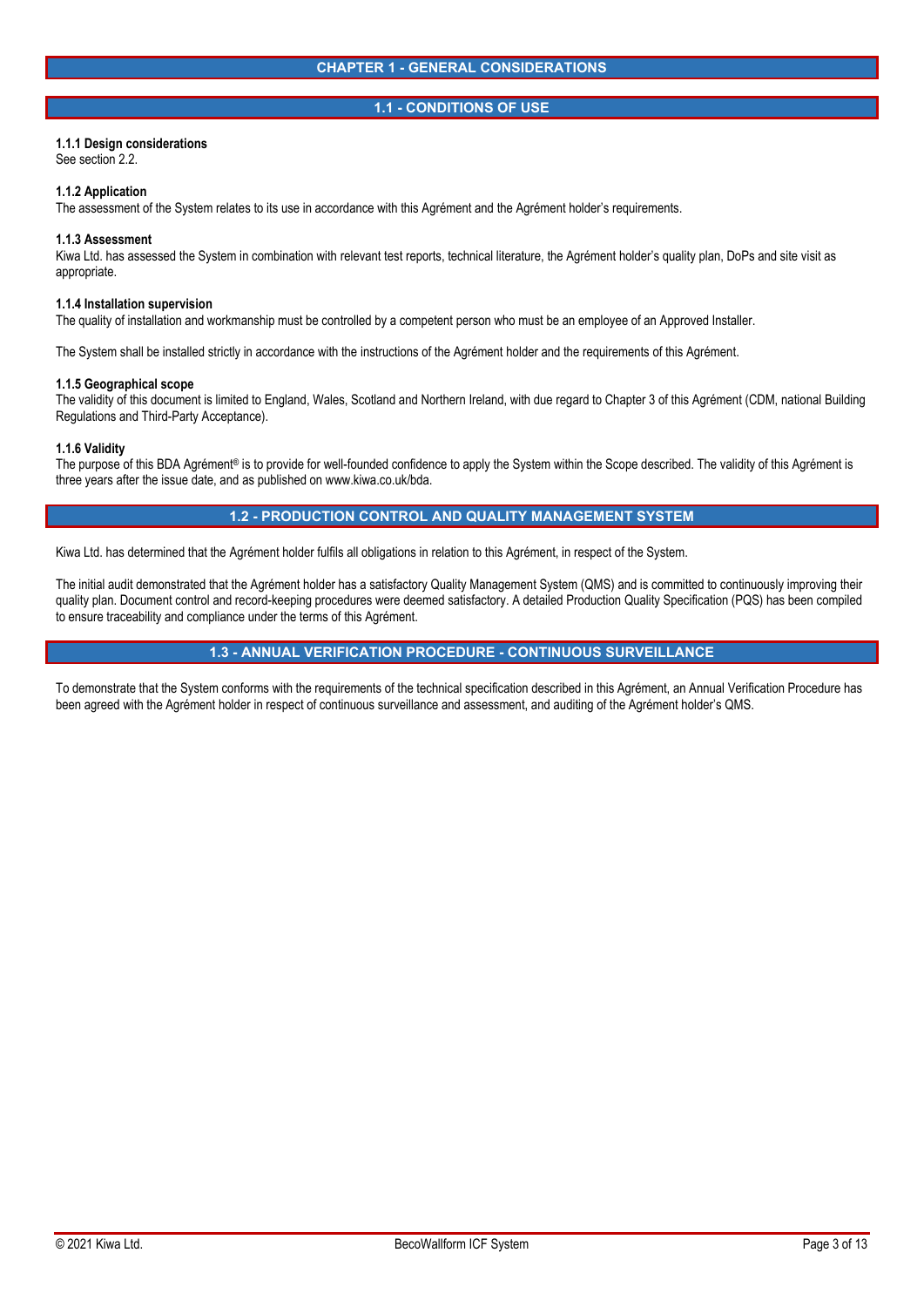### **CHAPTER 2 - TECHNICAL ASSESSMENT**

This Agrément does not constitute a design guide for the System. It is intended as an assessment of safety and fitness for purpose only.

## **2.1 - SYSTEM COMPONENTS AND ANCILLARY ITEMS**

### **2.1.1 Components included within the scope of this Agrément**

The following components are integral to the use of the System:

|                            |                                        | All dimensions in mm |                      |                            |         |                          |  |
|----------------------------|----------------------------------------|----------------------|----------------------|----------------------------|---------|--------------------------|--|
| Component <sup>^</sup>     |                                        | Length               | <b>Overall Width</b> | <b>Outer Section Width</b> | Height  | Core                     |  |
|                            | <b>Standard Wallform</b>               | 750                  |                      |                            |         |                          |  |
|                            | Firewall <sup>^^</sup>                 | 1250                 |                      |                            | 250     |                          |  |
|                            | Acoustic soundstop <sup>^^</sup>       | 500                  |                      |                            |         |                          |  |
| BecoWallform 250           | Lintel                                 | Various              |                      | 55                         |         | 140                      |  |
| System                     | Floor edge                             | 1250                 | 250                  |                            |         |                          |  |
|                            | $\overline{45\degree}$ corner          | 312.5                |                      |                            |         |                          |  |
|                            | Curved wall                            | 750                  |                      |                            |         |                          |  |
|                            | End                                    | Various              |                      | ۰                          |         |                          |  |
|                            | <b>Standard Wallform</b>               | 750, 1125            |                      |                            | 250     | 140                      |  |
|                            | Firewall <sup>"</sup>                  | 1250                 |                      |                            |         | 140, 200                 |  |
| BecoWallform 313<br>System | Acoustic super soundstop <sup>^^</sup> | 500                  | 312.5                | 117.5                      |         | 140                      |  |
|                            | 45 ° corner                            | 312.5                |                      |                            |         | 140, 200                 |  |
|                            | Curved wall                            | Various              |                      |                            |         | 140                      |  |
|                            | Standard Wallform                      | 750                  |                      | 180                        | 250     | 140                      |  |
|                            | Firewall <sup>^^</sup>                 | 1250                 |                      |                            |         | 140, 200                 |  |
| BecoWallform 375           | Lintel                                 | Various              |                      |                            |         | 140                      |  |
|                            | Floor edge                             | 1250                 | 375                  |                            |         | 140                      |  |
| System                     | $45°$ corner                           | 312.5                |                      |                            |         | 140, 200                 |  |
|                            | Curved wall                            | Various              |                      |                            |         | 140                      |  |
|                            | End                                    | Various              |                      | ÷                          |         | 140                      |  |
|                            | <b>Standard Wallform</b>               | 750                  |                      |                            | 250     | 140, 200                 |  |
|                            | Firewall <sup>M</sup>                  | 1250                 |                      |                            |         |                          |  |
| BecoWallform 438<br>System | Lintel                                 | Various              | 438                  | 243                        |         | 140                      |  |
|                            | Floor edge                             | 1250                 |                      |                            |         | 140                      |  |
|                            | $45°$ corner                           | 312.5                |                      |                            |         | 140, 200                 |  |
|                            | Curved wall                            | Various              |                      |                            |         | 140                      |  |
|                            | End                                    | Various              |                      | ÷.                         |         | 140                      |  |
| End set                    |                                        |                      | 140                  | ÷                          | 85, 105 |                          |  |
| Height adjuster            |                                        | $\blacksquare$       | 55, 120, 183         | $\overline{\phantom{0}}$   | 62.5    | $\overline{\phantom{a}}$ |  |
| End piece                  |                                        |                      | 140, 202.5, 265      | $\overline{a}$             | 250     | $\overline{\phantom{a}}$ |  |

 $\frac{1}{\lambda}$ omponents formed from moulded EPS with compressive strength of 150 kN/m<sup>2</sup> and density of 28 kg/m<sup>3</sup> manufactured in accordance with BS EN 13163 ^^ integral EPS spacers replaced with galvanised steel spacers

### **2.1.2 Ancillary items falling outside the scope of this Agrément**

Ancillary items detailed in this section may be used in conjunction with the System but fall outside the scope of this Agrément:

- concrete recommended concrete compressive strength class C25/30 for plain concrete and C35/45 for reinforced concrete;
- waterproofing additive for concrete;
- damp-proof course (hereinafter 'DPC');
- steel reinforcement in accordance with BS 4449;
- formwork support system as recommended by the Agrément holder:
- expanding foam to fill gaps and repair the EPS elements;
- galvanised steel straps with screws and plugs;
- internal finishes drylining;
- external finishes masonry, render or cladding, as recommended by the Agrément holder;
- fixings to carry vertical loads;
- cast-in rag bolts to fix roofing elements to the System.

## **2.2 - POINTS OF ATTENTION TO THE SPECIFIER**

### **2.2.1 Design responsibility**

A Specifier may undertake a project-specific design, in which case it is recommended that the Specifier co-operates closely with the Agrément holder. The Specifier or installing contractor is responsible for the final as-built design.

#### **2.2.2 Applied building physics (heat, air, moisture)**

A competent specialist shall check the hygrothermal behaviour of a project-specific design incorporating the System and, if necessary, can offer advice in respect of improvements to achieve the final specification. The Specialist can be either a qualified employee of the Agrément holder or a suitably qualified consultant (in which case it is recommended that the consultant Specialist co-operates closely with the Agrément holder).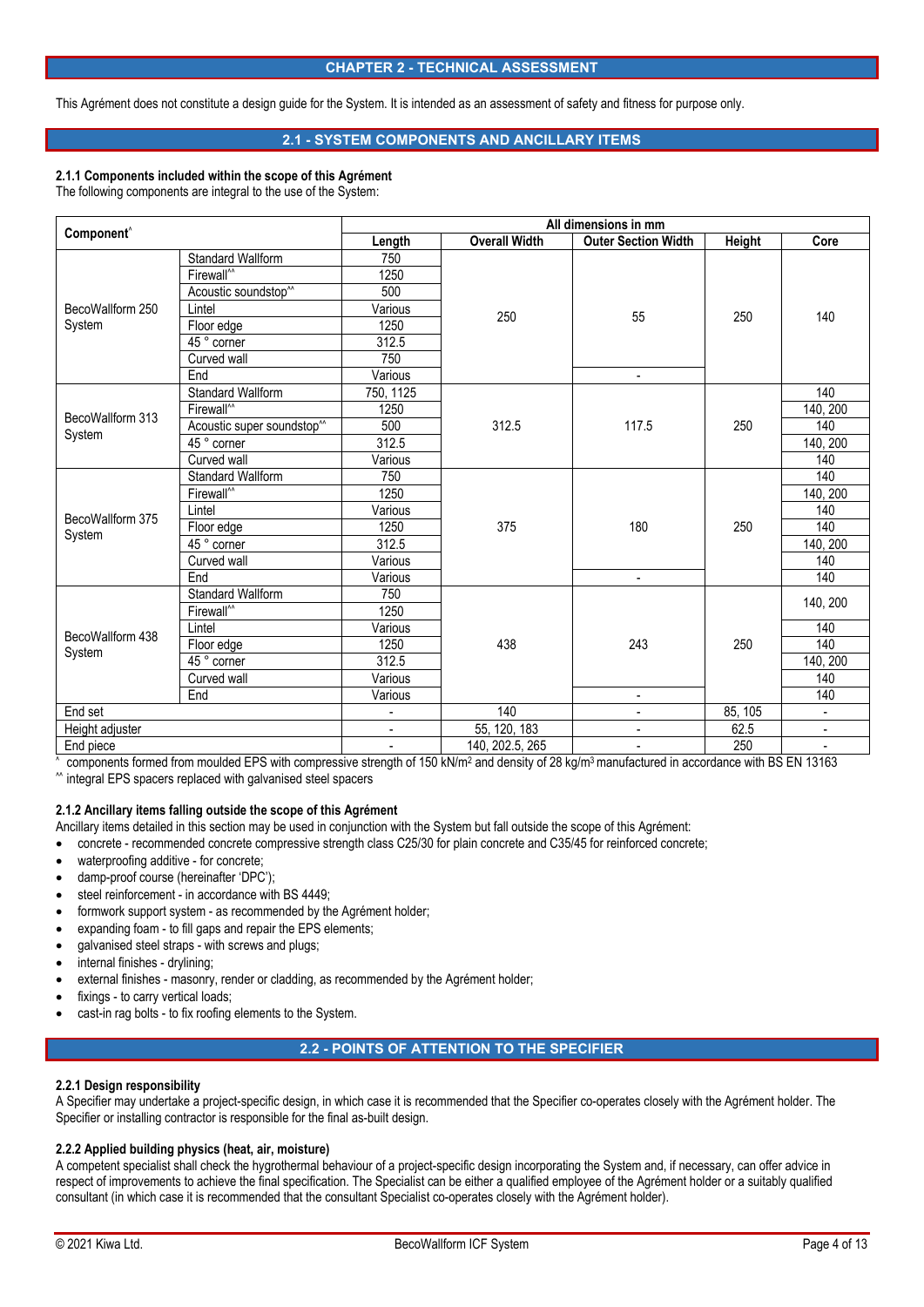### **2.2.3 General design considerations**

The project-specific design shall take into account the requirements of the national Building Regulations - see section 3.2.

Installation of the System shall satisfy the requirements of BS 5975 and BS 8000-2.1.

The System may be progressively installed; part lifts are acceptable.

Concrete and concrete reinforcement shall be in accordance with BS EN 1992-1-1 and BS 4449 respectively.

The following are outside the scope of this Agrement:

- foundations, designed to support the completed construction and loads encountered during construction;
- waterproofing, of below-ground constructions subject to groundwater or hydrostatic pressure.

#### **2.2.4 Project-specific design considerations**

The project-specific design shall take into account the service life durability required - see section 2.2.14.

No pre-installation survey is required for installation - see section 2.4.3.

A condensation risk analysis (hereinafter 'CRA') shall be completed at project-specific design stage - see Section 2.2.10.

The incorporation of fixings, services and other building elements shall be considered as part of the project-specific design to minimise modifications to the System after installation. Fixings for ancillary items shall penetrate the concrete core. Other detailing can also be incorporated in the construction of the System, subject to the Agrément holder's recommendations.

When specifying fixings designed to support vertical loads on the face of walls incorporating the System, consideration shall be given to the potential deflection of the fixings between the face of the concrete core and the outer face of the EPS elements.

The incorporation of fixings will reduce the thermal performance of walls incorporating the System, in accordance with BS EN ISO 6946. Cold bridging effects shall be considered where services pass through walls incorporating the System.

Care shall be taken not to damage or weaken the EPS elements as this may result in a loss of integrity or overall stability of the System prior to the placement of concrete.

To verify that concrete is adequately compacted, which is of utmost importance in areas such as basement walls and around openings, carefully remove a section of an EPS element to create an inspection aperture. When inspection is complete, the EPS shall be repaired.

#### **2.2.5 Permitted applications**

Only applications designed according to the specifications given in this Agrément are permitted. In each case, the Specifier and Installer shall co-operate closely with the Agrément holder.

#### **2.2.6 Installer competence level**

The System shall be installed strictly in accordance with the instructions of the Agrément holder and the requirements of this Agrément.

Installation must be by employees trained and approved by the Agrément holder.

#### **2.2.7 Delivery, storage and site handling**

The System is delivered to site in suitable packaging, bearing the System name, the Agrément holder's name and the BDA Agrément® logo incorporating the number of this Agrément.

Prior to installation, store the System components in accordance with the Agrément holder's requirements. When required, particular care shall be taken to:

- avoid exposure to direct sunlight for extended periods of time;
- avoid exposure to high or low temperatures for extended periods of time;
- store in a well-ventilated covered area to protect from rain, frost and humidity;
- store away from possible ignition sources.

#### **2.2.8 Maintenance and repair**

Once installed, the System does not require regular maintenance. For advice in respect of repair, consult the Agrément holder.

#### **Performance factors in relation to the Major Points of Assessment**

#### **2.2.9 Thermal performance**

The System can contribute to meeting all required levels and provisions regarding thermal transmittance (hereinafter 'U-value') and thermal resistance, in accordance with the national Building Regulations.

The designed U-value of walls incorporating the System is dependent upon the EPS elements, concrete specification, and internal and external finishes.

The thermal resistance and U-value of building elements incorporating the System shall be calculated according to BS EN ISO 6946 and BRE Report 443, using the thermal conductivity  $(λ<sub>D</sub>)$  value as detailed in section 2.5.1.

Care shall be taken in the overall design and construction of junctions with other elements and openings, to minimise cold bridging and heat loss by air infiltration. Due consideration shall be given to the Government Accredited Construction Details.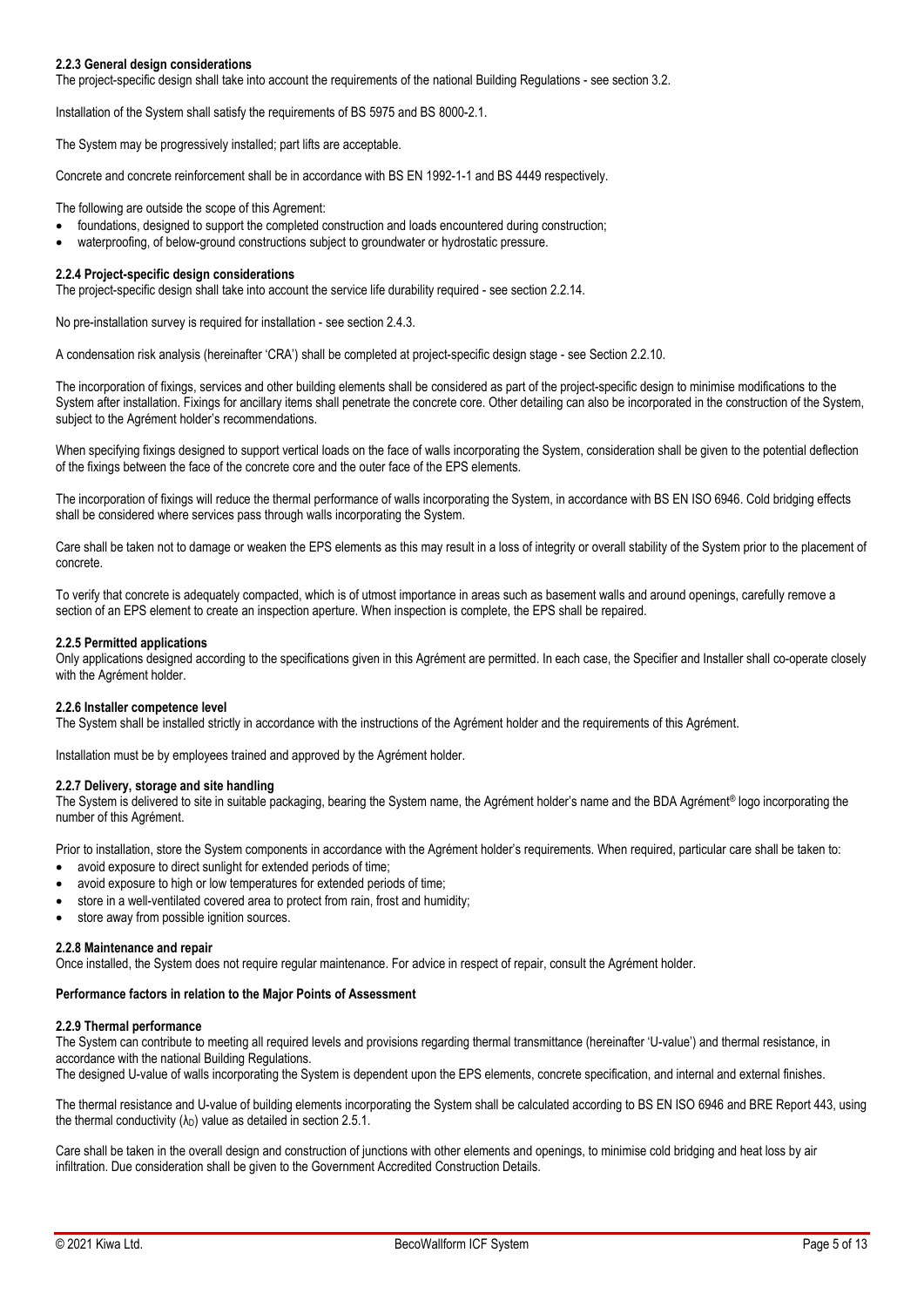#### **2.2.10 Moisture control Condensation risk**

To assist in minimising the risk of surface and interstitial condensation, a CRA shall be completed at project-specific design stage.

Concrete walls incorporating the System can adequately limit the risk of surface and interstitial condensation when designed in accordance with BS 5250 Annex G and BRE Report 262.

## **Damp-proofing and waterproofing**

The EPS elements do not absorb water by capillary action.

Walls incorporating the System shall be designed to include damp-proofing features extending to at least 150 mm above ground level. These can be either a continuous DPC or a layer of concrete mixed with waterproofing additive, placed within the System. A damp-proof membrane (DPM) shall be incorporated within the floor - see Section 2.3.

### **2.2.11 Fire performance**

The System is classified as European Classification E, in accordance with BS EN 13501-1.

In England, Wales and Northern Ireland, the System shall not be used on buildings with a storey 18 m or more above ground level. Boundary restrictions will depend on external surface materials of the external wall facing the boundary. Refer to the national Building Regulations for types of buildings and any exclusions that may apply.

In Scotland, the System is classified as 'combustible' and shall not be used on buildings with a storey 11 m or more above ground level or less than 1 m from the boundary. In such cases, the System may be excluded from the unprotected area calculation regardless of openings. Refer to the national Building Regulations for types of building and any exclusions that may apply.

For detailed conditions of use regarding requirements for fire resistance of concrete, cavity closers and barriers, fire stopping of service penetrations and combustibility limitations for other materials and components used in the overall wall construction, designers shall refer to the relevant national Building Regulations.

Fire resistance values for reinforced concrete walls incorporating the System, designed in accordance with BS EN 1992-1-1:

- vary according to the thickness of a wall;
- are given in Table 5.4 of BS EN 1992-1-2 up to and including REI 90, subject to cover and design load considerations.

The minimum thickness requirements of plain concrete walls incorporating the System, when acting as a fire wall, are given in clause 5.4.2 of BS EN 1992-1-2.

Any additional protection provided by internal and external finishes are outside the scope of this Agrément.

The System shall be separated or shielded from any heat-emitting devices, flue pipes or chimneys, and any potential source of ignition by non-combustible insulation, in accordance with the provisions of the national Building Regulations.

#### **2.2.12 Strength**

Concrete walls incorporating the System shall be designed in accordance with the relevant recommendations and limit principles defined in BS EN 1990, to loadings defined in:

- BS EN 1991-1-1;
- BS EN 1991-1-2;
- BS EN 1991-1-3;
- BS EN 1991-1-4;
- BS EN 1991-1-5;
- BS EN 1991-1-6; BS EN 1991-1-7;
- BS EN 1992-1-1;
- BS EN 1992-1-2.

A suitably qualified structural engineer shall ensure that foundations are adequate to support the intended loads.

The System shall be progressively installed in a series of storey-height continuous lifts, or part lifts where necessary. Due care and attention shall be given to ensuring alignment of the System during concrete placement. The Agrément holder's recommended formwork support system shall be used to provide stability and facilitate alignment throughout installation.

Concrete shall achieve flow class F3 in accordance with BS EN 206 to ensure free flow through complex details.

The System shall be used in conjunction with concrete compressive strength class:

- C25/30 for plain concrete;
- C35/45 for reinforced concrete.

Concrete shall be fully compacted in accordance with BS EN 1992-1-1. Consult the Agrément holder with regard to compaction by vibration.

Coverage of steel reinforcement shall be suitable for the environmental exposure condition for the concrete.

In accordance with BS EN 1992-1-1, walls incorporating the System may be classified as:

- plain concrete;
- reinforced concrete.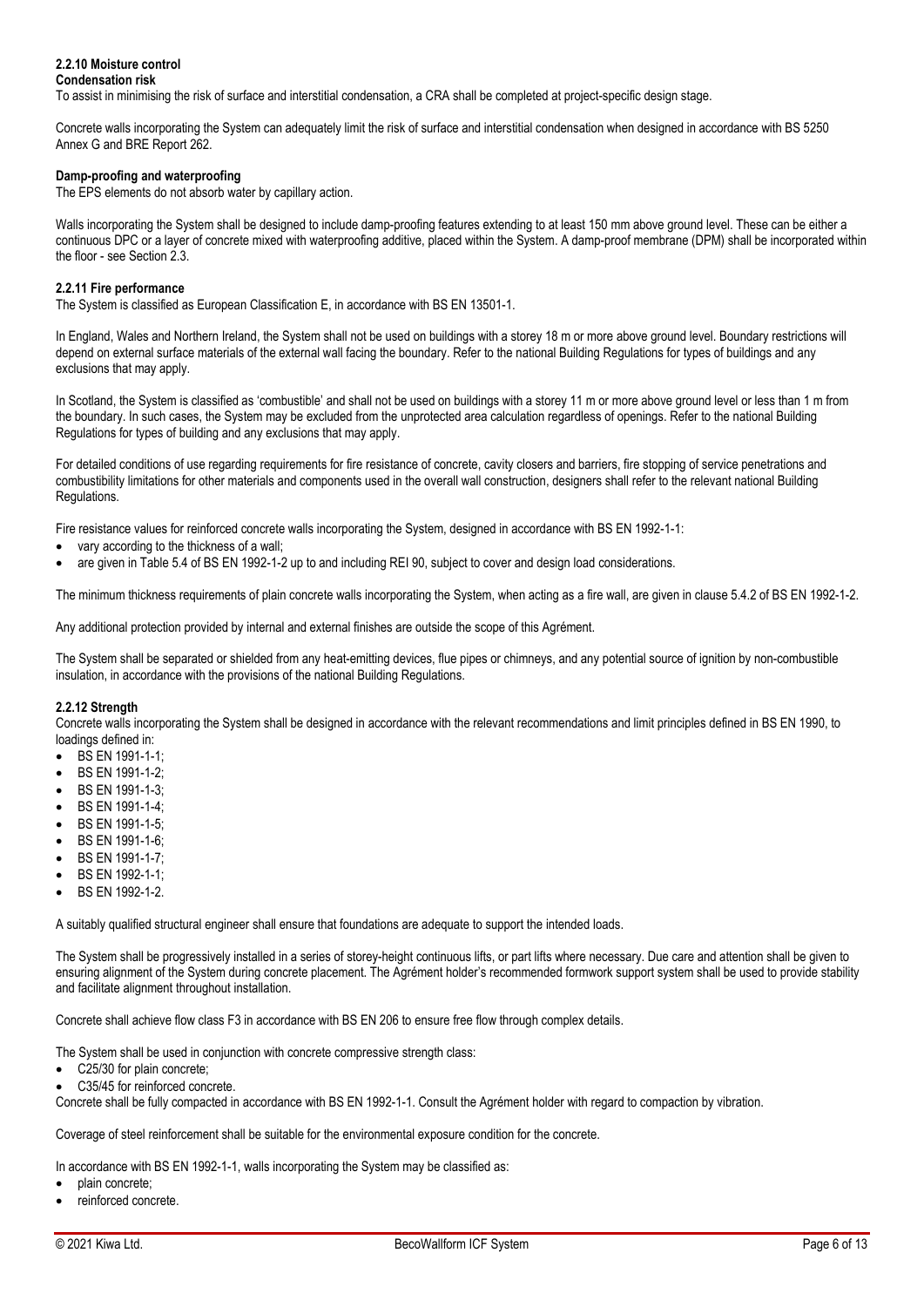Where the project-specific design includes an outer leaf of brickwork or stonework, this shall be tied with wall ties into the concrete core formed within the System.

To ensure the stability of the System during and after placement of concrete, the System shall be supported by the Agrément holder's recommended formwork support system.

### **2.2.13 Acoustic performance**

The core of separating concrete walls incorporating the System will achieve a required minimum mass per unit area of 300 kg/m<sup>3</sup> when the core density is greater than 2200 kg/m<sup>3</sup> with a thickness of 159 mm, together with a single layer of plasterboard on each side. When used in conjunction with suitable framing, lining and flanking details, this specification satisfies the requirements of a Type 3 wall, as defined in national Building Regulations.

Concrete walls incorporating the System shall have a minimum mass per unit area of 120 kg/m<sup>2</sup> (excluding finishes) when specified as:

- internal walls;
- walls flanking separating walls;
- rooms for residential purposes.

Concrete walls incorporating the System:

- can provide sound resistance satisfying the national Building Regulations;
- will not exhibit reduced acoustic performance.

Pre-completion testing shall be undertaken on separating concrete walls incorporating the System in accordance with the documents supporting the national Building Regulations.

### **2.2.14 Durability**

The System shall have a service life durability equivalent to that of the building into which it is incorporated. The expected lifespan of the building itself should be at least 60-years.

#### **2.2.15 UKCA and CE marking**

There is no relevant product standard for the System.

## **2.3 - EXAMPLES OF TYPICAL DETAILS**

 $117.5$ 



**Diagram 3** - 313 Acoustic super soundstop block **Diagram 4** - 250 Lintel block



**Diagram 1** - 313 Wallform **1. 2008 Diagram 2** - 313 Firewall block







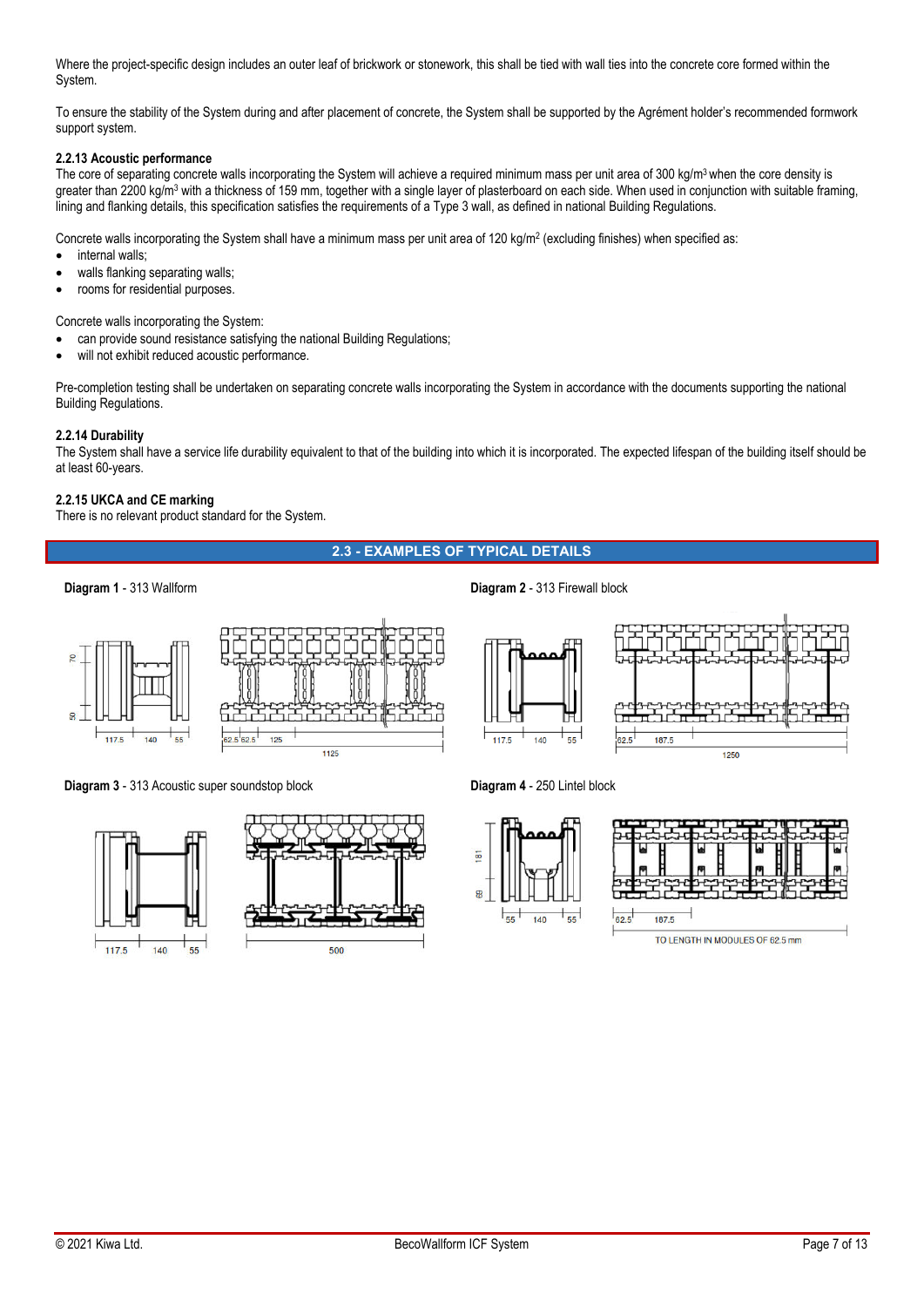**Diagram 5** - Typical detail of DPC construction **Diagram 6** - Typical concrete floor detail











**Diagram 7** - Typical detail of door/window opening **Diagram 8** - Typical detail of door/window opening (section)



**Diagram 9** - Typical timber floor joist detail **Diagram 10** - Typical wall-roof interface detail

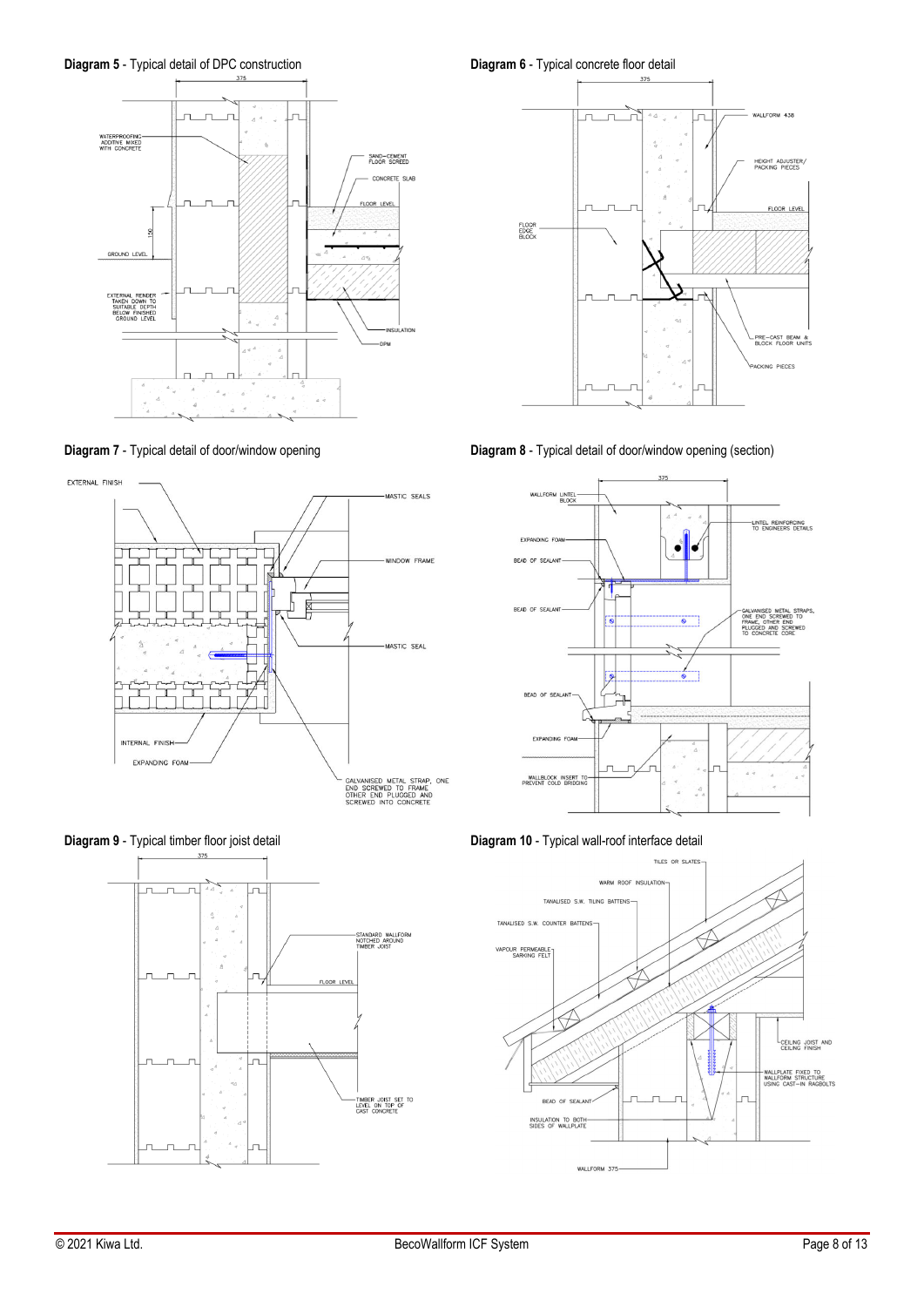The System shall be installed strictly in accordance with the instructions (hereinafter 'Installation Manual') of the Agrément holder and the requirements of this Agrément.

## **2.4.1 Installer competence level**

See section 2.2.6.

**2.4.2 Delivery, storage and site handling**  See section 2.2.7.

## **2.4.3 Project-specific installation considerations**

No pre-installation survey is required for the installation of the System.

## **2.4.4 Preparation**

The following considerations apply before starting the work:

- allowance shall be made for waste when calculating quantities for installation of the System;
- the EPS elements may be cut using a hand saw or hot wire cutter;
- the temperature of concrete being placed shall be in accordance with the manufacturer's recommendations;
- structural features such as roofs and floors shall be supported by mechanical fixings and bracketry cast into the concrete core during concrete placement or drilled into the concrete core after curing;
- the thickness of the EPS elements shall not be reduced (e.g. chased for services) before the concrete has been placed as it will substantially weaken the strength of the System;
- additional props or bracing may be required when the height of concrete to be placed exceeds 1 m or when installing on exposed sites or in strong winds;
- the concrete specification shall be verified as correct and well mixed before placement; deliveries shall be checked for concrete slump in accordance with BS EN 206.

The following works shall be undertaken before the installation of the System:

- foundations on which the System is to be installed shall be clean and level;
- where foundations are required to be stepped, steps shall be in multiples of 250 mm to correspond with the height of the EPS elements;
- where the specified elevation height is not a multiple of the standard System component height, the System can be adjusted by cutting or trimming the:
	- bottom course of the System components;
	- top off the highest course of the System components.

#### **2.4.5 Outline installation procedure**

The detailed installation sequence can be found in full in the Agrément holder's Installation Manual.

The key sequence for installation is:

- assemble the System:
	- mark out the perimeter of the project-specific design;
	- check/level the foundations;
	- loosely lay the first course of EPS elements; any EPS elements which need cutting shall be in the middle of the wall;
	- lay the second course in a stretcher bond; vertical joints shall be staggered at least a quarter (preferably half) of the length of the EPS elements;
	- continue laying each course up to the level of the first layer of concrete to be placed;
	- incorporate steel reinforcement as required;
	- install any necessary ducts and seal gaps between ducts and EPS elements using expanding foam to prevent concrete leaking and to mitigate any cold bridging effects;
	- install the Agrément holder's recommended formwork support system as work progresses;
	- mark the positions of wall ties and any other concrete inserts;
	- protect the top edges of the EPS elements to prevent concrete contamination and physical damage during placement of the concrete.
- placement of concrete:
	- the maximum height of a wall during each placement of concrete shall not exceed 3 m;
	- concrete shall not fall freely more than 2 m;
	- deliver the concrete at a rate of 1 m per hour;
	- when manually placing concrete, it is recommended that the EPS elements are installed and filled in stages approximately 1 m high, to maintain close control over the filling and compaction process;
	- first place the concrete under window openings and then progressively around the wall;
	- ensure concrete flows smoothly and fills the System progressively and completely;
	- ensure concrete around steel reinforcement does not displace the reinforcement;
	- place concrete into lintels as a single operation without joints;
	- arrange horizontal cold joints at the height of the floor where possible; install vertical starter bars if required by the Structural Engineer. Any laitance and loose concrete shall be removed and cold joints sufficiently pre-wetted before pouring additional concrete;
	- externally tamp the concrete, e.g. using a short length of timber; this will achieve compaction and audibly indicate any voids (such as where ducts or steel reinforcement interrupt the cavity and restrict the smooth flow of concrete); pay particular attention to ensuring that concrete is properly compacted around lintel reinforcement;
	- after placement of concrete, check the wall line and level; if any movement has occurred, apply even and regular pressure to the face of the wall to correct it and then apply temporary bracing support;
	- clean any spillage off the exposed faces of the EPS elements while the concrete is still wet.

## **2.4.6 Finishing**

The following finishing is required on completion of the installation:

once placing of the concrete has been completed, cover any exposed concrete to prevent it drying too quickly;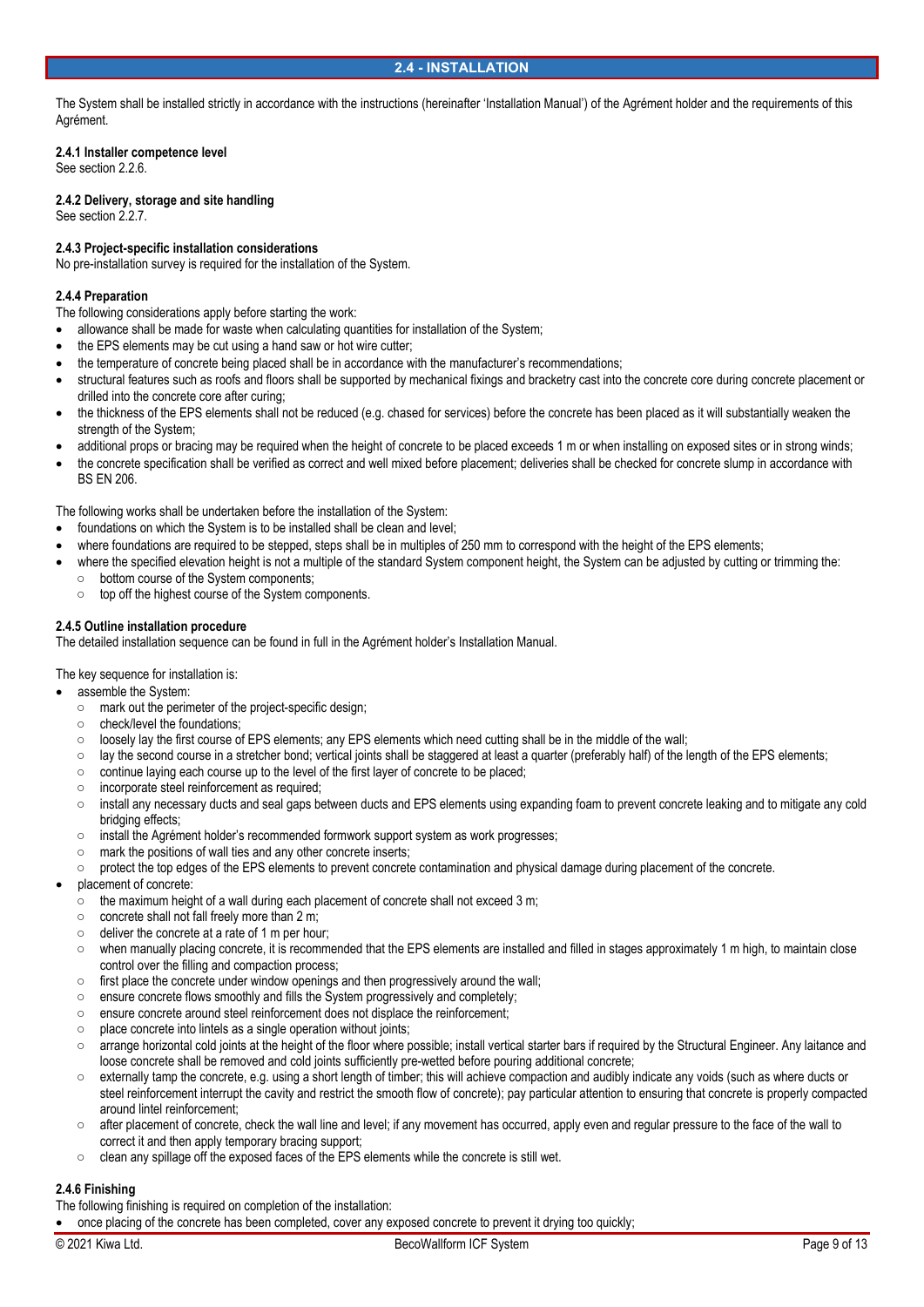- only backfill around the bottom of concrete walls incorporating the System after concrete has adequately cured;
- prior to the application of internal and external finishes (such as render or cladding), care shall be taken to protect concrete walls incorporating the System from damage. Finishes fall outside the scope of this Agrément;
- ensure that fixings for ancillary items penetrate the concrete core.

## **2.5 - INDEPENDENTLY ASSESSED SYSTEM CHARACTERISTICS**

### **2.5.1 Thermal performance**

| <b>Test</b>                                    | <b>Standard</b>    | Result     |
|------------------------------------------------|--------------------|------------|
| Thermal conductivity $(\lambda_D)$             | <b>BS EN 13163</b> | 0.038 W/mK |
|                                                |                    |            |
| 2.5.2 Moisture control                         |                    |            |
| Test                                           | <b>Standard</b>    | Result     |
| Water vapour resistance $(\mu)$ of EPS element | <b>BS EN 12524</b> | 60         |
|                                                |                    |            |
| 2.5.3 Fire performance                         |                    |            |
| <b>Test</b>                                    | <b>Standard</b>    | Result     |
| Reaction to fire of EPS element                | BS EN 13501-1      | Е          |

| Test                                                         | .<br>.<br>әмн<br>liual:              | Result                        |
|--------------------------------------------------------------|--------------------------------------|-------------------------------|
| $ \epsilon$<br><br>≏oncrete<br>lenc<br>fillinc<br>Ettic<br>u | $- -$<br>009<br>$^{\circ}$ A<br>אי - | ------<br>.or<br>הר.<br>שופי. |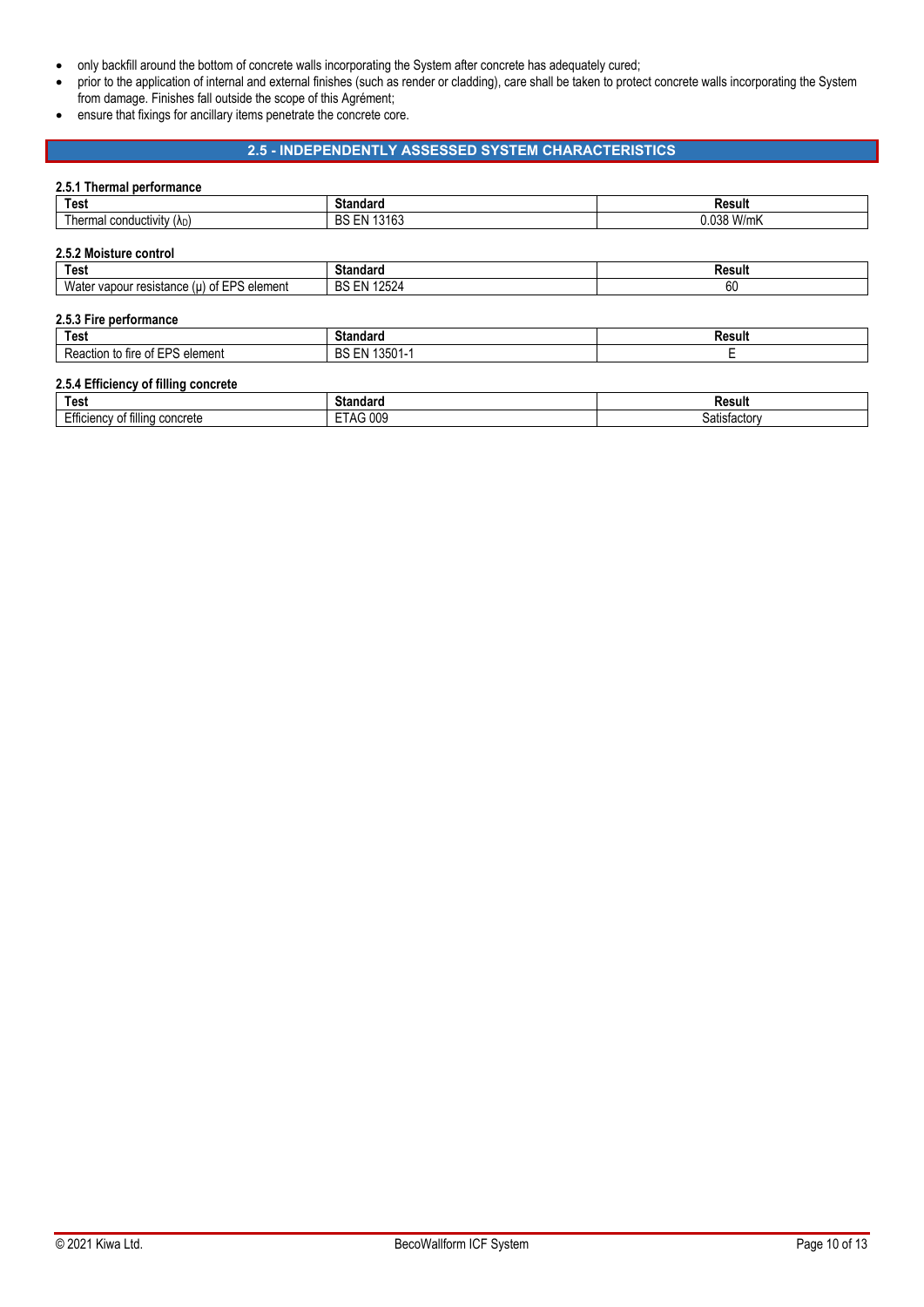## **CHAPTER 3 - CDM, NATIONAL BUILDING REGULATIONS AND THIRD-PARTY ACCEPTANCE**

**3.1 - THE CONSTRUCTION (DESIGN AND MANAGEMENT) REGULATIONS 2015 AND THE CONSTRUCTION (DESIGN AND MANAGEMENT) REGULATIONS (NORTHERN IRELAND) 2016** 

Information in this Agrément may assist the client, Principal Designer/CDM co-ordinator, designer and contractors to address their obligations under these Regulations.

## **3.2 - THE NATIONAL BUILDING REGULATIONS**

In the opinion of Kiwa Ltd., the System, if installed and used in accordance with Chapter 2 of this Agrément, can satisfy or contribute to satisfying the relevant requirements of the following national Building Regulations.

This Agrément shall not be construed to confer compliance of any project-specific design with the national Building Regulations.

### **3.2.1 - ENGLAND THE BUILDING REGULATIONS 2010 AND SUBSEQUENT AMENDMENTS**

- B3(4) Internal fire spread (structure) the System can contribute to inhibiting the unseen spread of fire and smoke within concealed spaces
- B4(1) External fire spread the System can contribute to resisting the spread of fire over walls and from one building to another
- C2(c) Resistance to moisture the System can adequately limit the risk of surface condensation and contribute to minimising the risk of interstitial condensation
- E1 Protection against sound from other parts of the building and adjoining buildings walls formed from the System can provide reasonable resistance to sound
- E2(a) Protection against sound within a dwelling-house etc. walls formed from the System can provide reasonable resistance to sound
- L1A(a)(i) Conservation of fuel and power in new dwellings the System can contribute to limiting heat gains and losses through walls
- L2A(a)(i) Conservation of fuel and power in new buildings other than dwellings the System can contribute to limiting heat gains and losses through walls
- 7(1) Materials and workmanship the System is manufactured from suitably safe and durable materials for their application and can be installed to give a satisfactory performance
- Regulation 26 CO2 emission rates for new buildings the System will contribute to satisfying this Regulation
- Regulation 26A Fabric energy efficiency rates for new dwellings the System will contribute to satisfying this Regulation

## **3.2.2 - WALES**

# **THE BUILDING REGULATIONS 2010 AND SUBSEQUENT AMENDMENTS**

- B3(4) Internal fire spread (structure) the System can contribute to inhibiting the unseen spread of fire and smoke within concealed spaces
- B4(1) External fire spread the System can contribute to resisting the spread of fire over walls and from one building to another
- C2(c) Resistance to moisture the System can adequately limit the risk of surface condensation and contribute to minimising the risk of interstitial condensation
- E1 Protection against sound from other parts of the building and adjoining buildings walls formed from the System can provide reasonable resistance to sound
- E2(a) Protection against sound within a dwelling-house etc. walls formed from the System can provide reasonable resistance to sound
- L1A(a)(i) Conservation of fuel and power in new dwellings the System can contribute to limiting heat gains and losses through walls
- L2A(a)(i) Conservation of fuel and power in new buildings other than dwellings the System can contribute to limiting heat gains and losses through walls
- 7(1) Materials and workmanship the System is manufactured from suitably safe and durable materials for their application, and can be installed to give a satisfactory performance
- Regulation 26 CO2 emission rates for new buildings the System will contribute to satisfying this Regulation
- Regulation 26A Primary energy consumption rates for new buildings the System will contribute to satisfying this Regulation
- Regulation 26B Fabric performance values for new dwellings the System will contribute to satisfying this Regulation

## **3.2.3 - SCOTLAND**

## **THE BUILDING (SCOTLAND) REGULATIONS 2004 AND SUBSEQUENT AMENDMENTS**

## **3.2.3.1 Regulations 8 (1) Durability, workmanship and fitness of materials**

 The System is manufactured from acceptable materials and is adequately resistant to deterioration and wear under normal service conditions, provided it is installed in accordance with the requirements of this Agrément

## **3.2.3.2 Regulation 9 Building Standards - construction**

- 1.1(a)(b) Structure the System can sustain and transmit design loads to the ground
- 2.1 Compartmentation the System can contribute to inhibiting fire and smoke from spreading beyond the compartment of origin
- 2.2 Separation the System can contribute to inhibiting fire and smoke from spreading beyond the area of occupation where a fire originates
- 2.4 Cavities the System can contribute to inhibiting the unseen spread of fire and smoke within concealed spaces
- 2.6 Spread to neighbouring buildings the System can contribute to inhibiting the spread of fire to neighbouring buildings
- 2.8 Spread from neighbouring buildings the System can contribute to inhibiting the spread of fire from neighbouring buildings
- 3.15 Condensation the System will contribute to limiting the risk of surface and interstitial condensation
- 6.1(b) Carbon dioxide emissions the System will contribute to reducing carbon dioxide emissions of a building
- 6.2 Building insulation envelope the System will contribute to the insulation envelope to resist thermal transfer
- 7.1(a)(b) Statement of sustainability the System can contribute to satisfying the relevant Requirements of Regulation 9, Standards 1 to 6, and will therefore contribute to a construction meeting a bronze level of sustainability as defined in this Standard. In addition, the Product can contribute to a construction meeting a higher level of sustainability, as defined in this Standard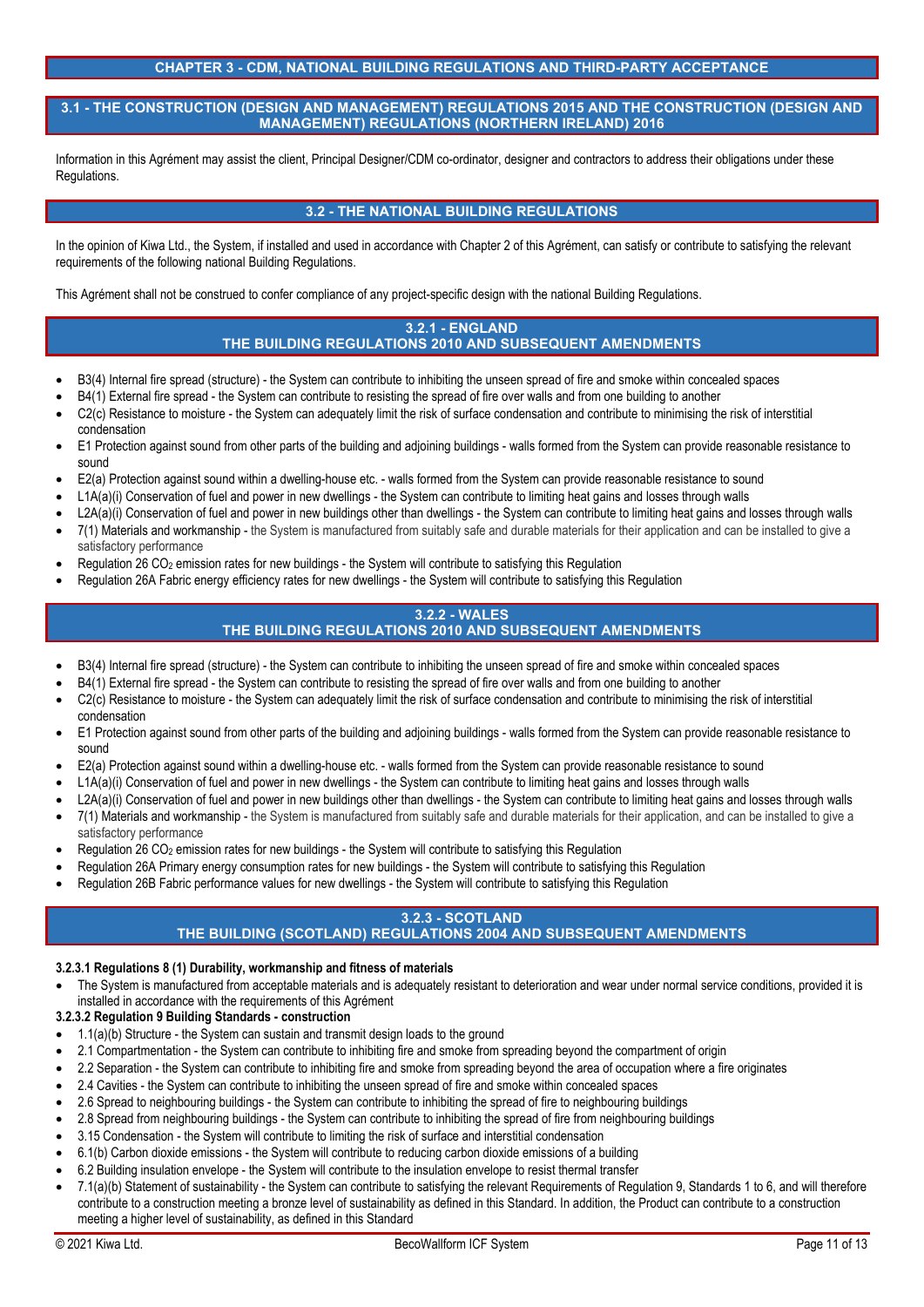## **3.2.3.3 Regulation 12 Building standards - conversions**

• All comments given under Regulation 9 also apply to this Regulation, with reference to Schedule 6 of the Building (Scotland) Regulations 2004 and subsequent amendments and clause 0.12 of the Technical Handbook (Domestic) and clause 0.12 of the Technical Handbook (Non-Domestic)

## **3.2.4 - NORTHERN IRELAND THE BUILDING REGULATIONS (NORTHERN IRELAND) 2012 AND SUBSEQUENT AMENDMENTS**

- 23(a)(i)(iii)(b) Fitness of materials and workmanship the System is manufactured from materials which are considered to be suitably safe and acceptable for use
- 29 Condensation the System can adequately limit the risk of surface condensation and contribute to minimising the risk of interstitial condensation
- 35(4) Internal fire spread (structure) the System can contribute to inhibiting the unseen spread of fire and smoke within concealed spaces
- 36(a) External fire spread the System can contribute to resisting the spread of fire over walls and from one building to another
- 39(a)(i) Conservation measures the System can contribute to limiting heat gains and losses through walls
- 40(2) Target carbon dioxide emission rate the System will contribute to reducing carbon dioxide emissions of a building
- 49 Resistance to the passage of sound the System can contribute to satisfying this Regulation
- 50(a)(b) Protection against sound within a dwelling or room for residential purposes the System can contribute to satisfying this Regulation
- 51 Reverberation in the common internal parts of a buildings containing flats or rooms for residential purposes the System can contribute to satisfying this Regulation

## **3.3 - THIRD-PARTY ACCEPTANCE**

None requested by the Agrément holder.